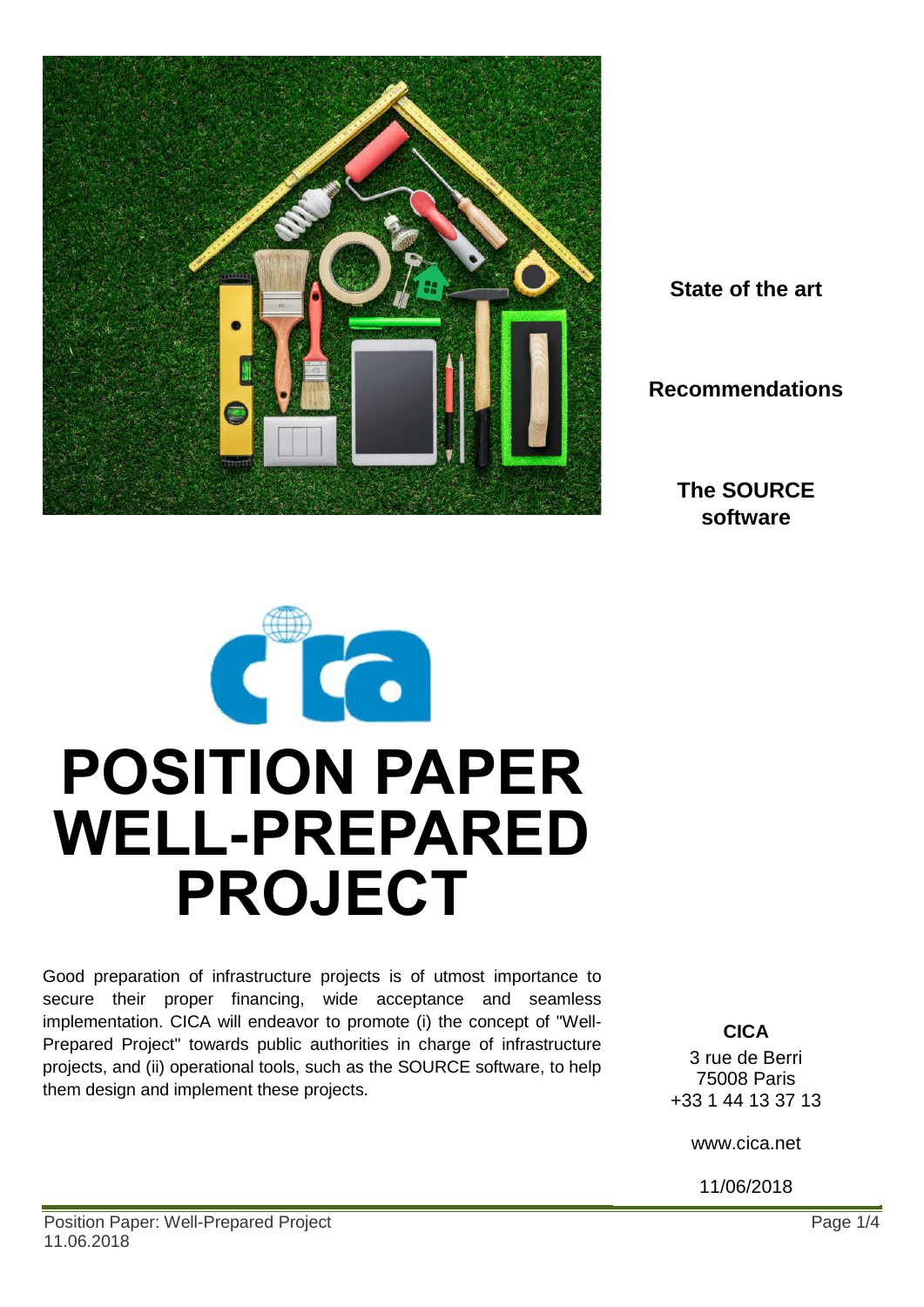

# **Well-Prepared Projects**

The "Well-Prepared Project" has been high on CICA's agenda for years, and discussed initially with Multilateral Development Banks during their Heads of Procurement (HoP) meetings as early as 2009 (Thessaloniki) and 2011 (Luxembourg). It has also been promoted at G20 meetings (Cannes, 2011; Berlin, 2017).

Whatever the type of country considered (industrialized, emerging, or developing), CICA considers that a good preparation of infrastructure projects is of outstanding importance for the following reasons:

- ➡ For ordinary projects (e.g. procured on a traditional Design-Bid-Build procedure), there is a need for:
- ๏ Improved acceptability by all stakeholders (e.g. by populations directly affected by social and environmental aspects of the project, or by other donors or public authorities participating in the cofinancing…);
- ๏ Improved quality and resilience of the projects, in order to meet Sustainable Development Goals;
- ๏ Reduced risk of delays and cost overruns;
- o Improved transparency in the procurement process and ethical behaviour of all parties.
- ➡ For complex projects (typically PPP or concession projects), in addition to the above-mentioned reasons, it is necessary to:
- ๏ Explain to stakeholders the need to recourse to these complex procedures;
- ๏ Minimize transaction costs and standardize contract documentation as much as possible;
- ๏ Attract financing at favourable terms and conditions and sustainable funding;
- ๏ Overcome project complexity, while accepting innovative solutions.

To sum up, CICA's understanding is: the better a project is prepared, the smaller the risks of seeing the project rejected by various stakeholders, or unable to reach adequate financing, or fraught during implementation with poor quality, delays, cost overruns and possible unethical behaviours associated with ensuing change orders.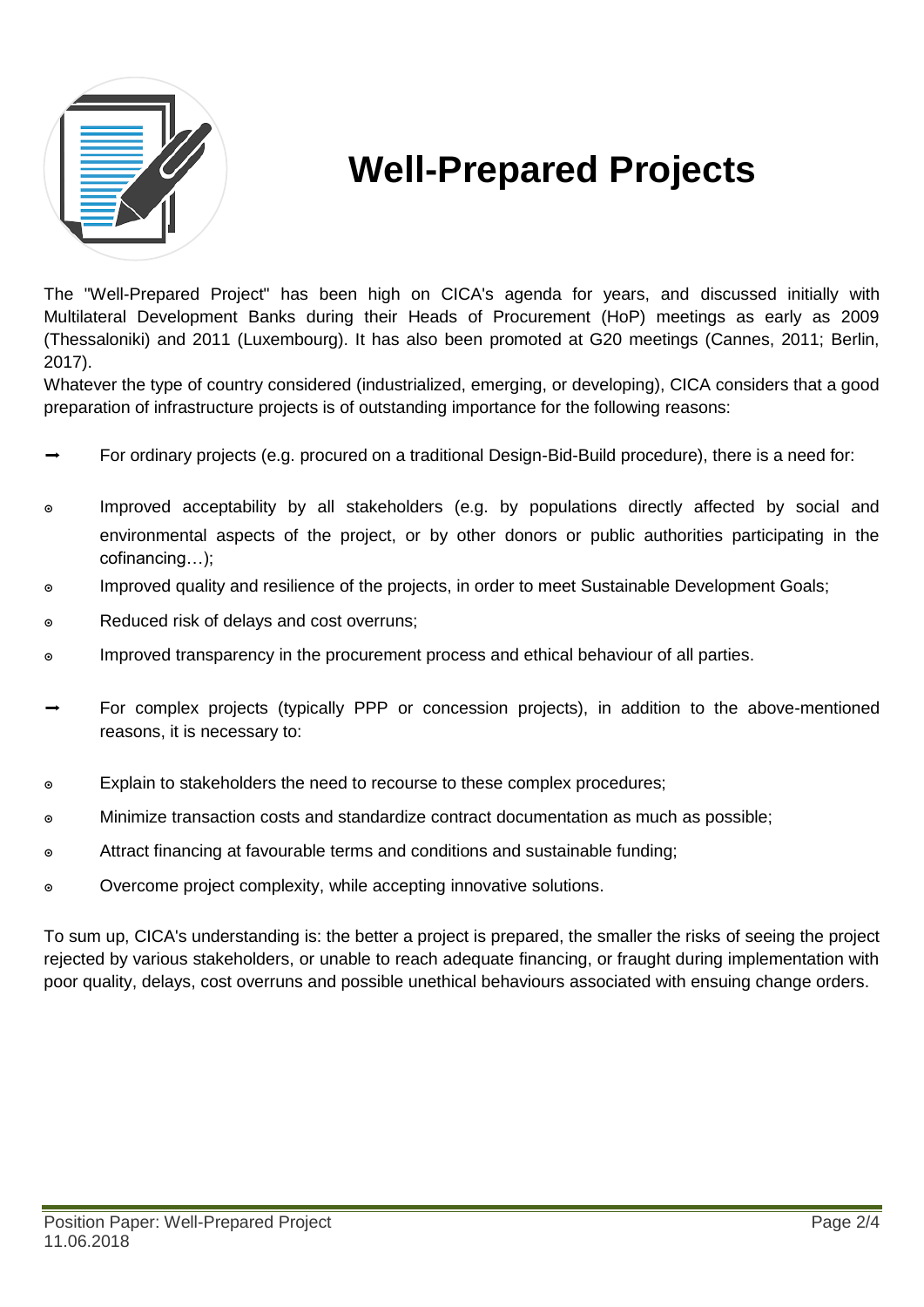

## **Recommendations**

#### ➡ **Promotion of the WPP concept**

CICA therefore recommends that good project preparation be carefully analyzed and promoted by all governments and public authorities in charge of investing in infrastructure projects, as well as by all financing institutions supporting such investments.

With this in mind, CICA will continue to outreach to Multilateral Development Banks, Development Finance Institutions, G20 countries, as well as other organizations (e.g. PIARC: the World Road Association; ITF: International Transport Forum).

#### ➡ **Promotion of the SOURCE software**

In particular, CICA will put a strong emphasis on the promotion of the SOURCE software.

Indeed, CICA is of the view that this software meets most, if not all, of the prerequisites for good project preparation, and that this tool should be widespread to the largest possible extent, with a view not only to improving project preparation, but also to contributing effectively to government capacity building.